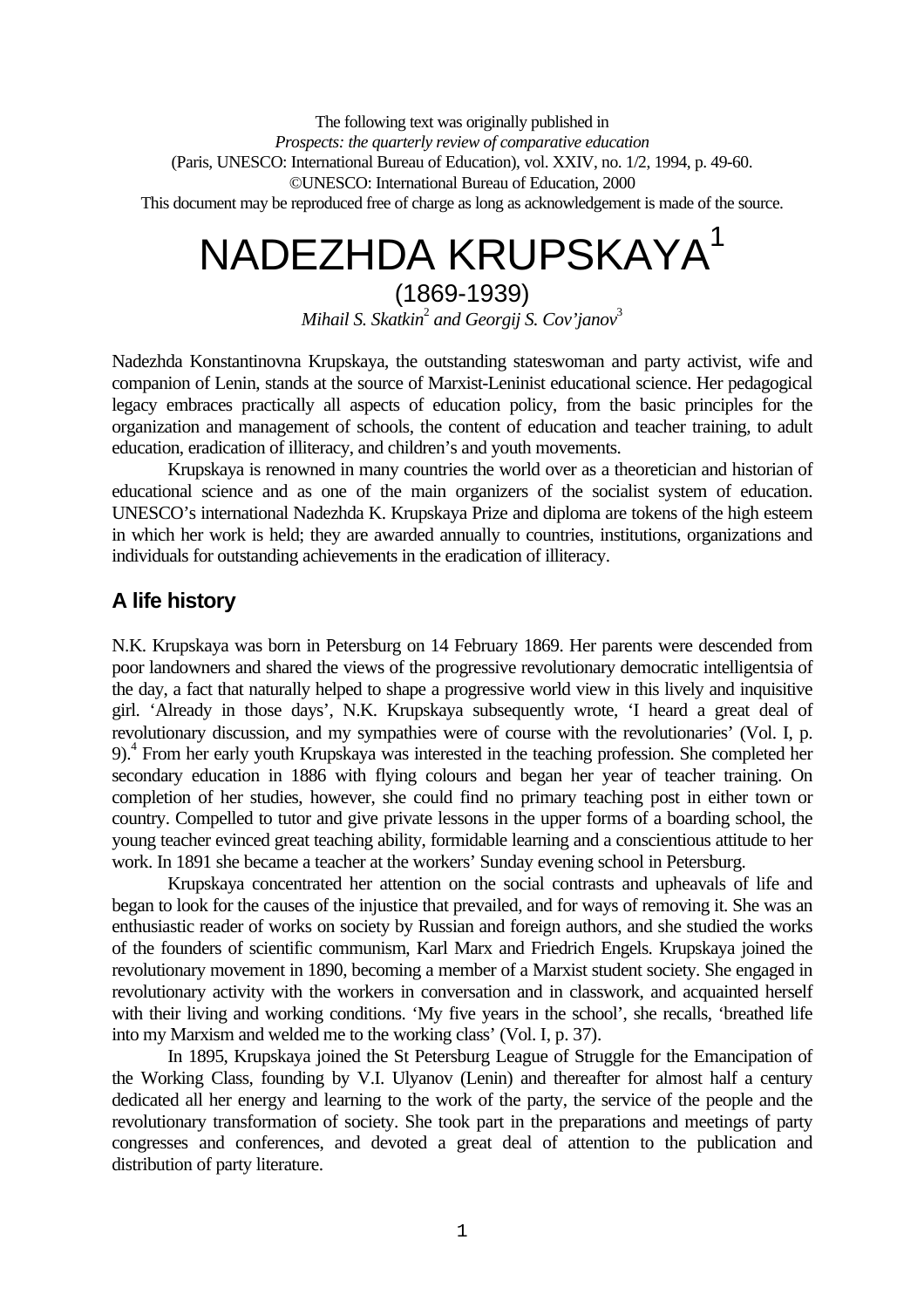In spite of her innumerable commitments, the constant persecution, arrests and terms of exile, the level of education became an organic part of her revolutionary concerns. 'The time will come', she wrote in 1910, 'when it will be possible to set up the kind of school the rising generation needs. We will have to know how to set up such a school, and for that we need experience, and we need to work on it in advance in order to understand how to approach the task' (Vol. I, p. 142). She made a thorough study of the work of such outstanding educationists of the past and of her own day as Y.A. Komenskii (Comenius), Jean-Jacques Rousseau, J.H. Pestalozzi, K.D. Ushinskij, L.N. Tolstoy and John Dewey<sup>5</sup>, and of the system of education in Russia and abroad—in the United States, England, France, Germany, Switzerland and other countries. She took advantage of her enforced emigration to acquaint herself with schools, libraries, teachers and the vanguard of educational experience. This enabled her to make a critical analysis of the state of education in the world, to select the best of educational theory and practice, and on that basis to 'establish as precisely as possible the Marxist position with regard to schooling'.

By the time of the October Revolution, Krupskaya had already produced more than forty publications. The greatest of them, *Public Education and Democracy* (completed in 1915 and published in 1917), made an important contribution to the development of Marxist educational science. In Lenin's estimation Krupskaya's monograph offered a new interpretation, from the viewpoint of the working class, of the great democratic educationalists Rousseau and Pestalozzi, and was the first to acquaint Russian society with the educational ideas of Bellers and Owen, setting out in a systematic way the teaching of Marx and Engels on the link between education and productive labour. Drawing on a wealth of documentation, she showed how the substance of the idea of labour education changed in various phases of history in accordance with the class and conditions that shaped it. The concluding paragraph of the book serves as a summary of the analysis of labour education's history: 'As long as the organization of schooling stays in the hands of the bourgeoisie, labour school will be a weapon directed against the interests of the working class. Only the working class can turn labour school into "a tool for the transformation of contemporary society".'

The triumph of the Socialist Revolution opened a wide range of educational activity to Krupskaya. She did a great deal of organizational, political and educational work; was deputy to the People's Commissar (Minister) of Education; for many years was in charge of elaboration of the pedagogical aspects of the new system of education, and edited the journal *Towards a New Life*. In those years Krupskaya was chosen to be a delegate to all the party congresses; she was a member of its directing organs, a deputy of the higher organs of government and, from 1937, a member of the Presidium of the Supreme Soviet of the Soviet Union.

Krupskaya skillfully and effectively combined her work in government, party and education with her scientific and literary endeavours. In the course of her life she published upwards of 3,000 books, pamphlets, articles, reviews, etc. (a collected edition of her works in eleven volumes has appeared). Much of her work has been translated into foreign languages and the languages of the peoples of the Soviet Union.

The quality of Krupskaya's work in many fields has been acclaimed by the Soviet state. She was awarded the order of the Red Banner of Labour (1929) and the Order of Lenin (1933); in 1931 she was made an honorary member of the Academy of Sciences of the USSR and in 1936 she was awarded a doctorate of pedagogical sciences.

N.K. Krupskaya died on 27 February 1939. Her ashes lie in the Kremlin wall next to the Lenin mausoleum in Red Square in Moscow.

## **The construction of socialist education**

The October Revolution brought opportunities for revolutionary reconstruction of education. Problems of great historical importance had to be solved, and the educational monopoly of the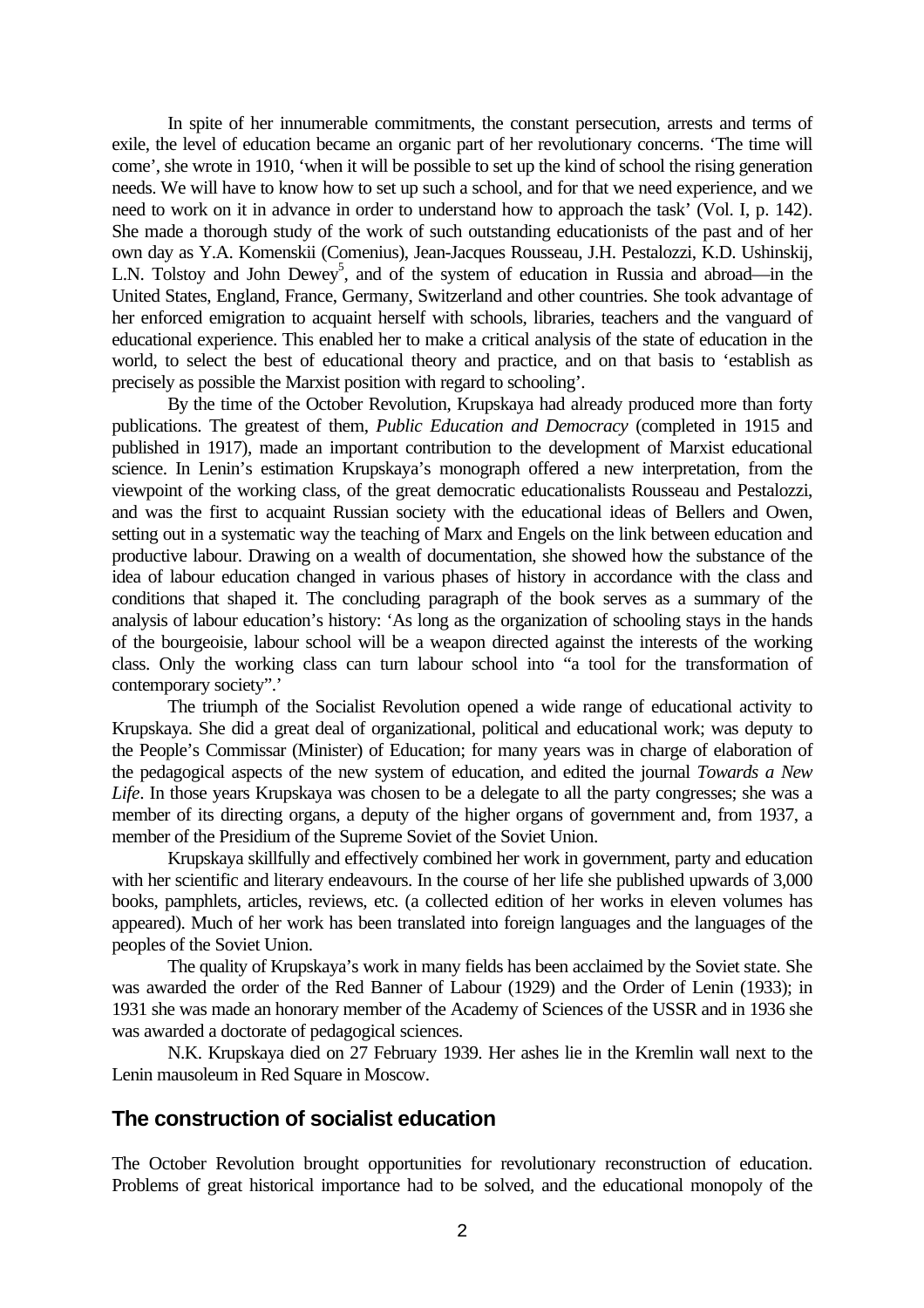propertied classes had to be broken; it was necessary to overcome the cultural backwardness of Russia and arrange for the greatest possible number of workers to be introduced to politics, learning and aesthetic values.

Her knowledge of educational science and her organizational skills put Krupskaya on a par with A.V. Lunacharsky and M.N. Pokrovsky as a founder of the radically new, socialist system of public education. The first step in that direction, as Krupskaya wrote in 1918, had to be 'the destruction of the old, class-ridden school system, which had become scandalously unjust, and establishment of schools that would satisfy the requirements of the rising socialist order' (Vol. 2, p. 17). For her, the role of the new kind of school was the formation of fully-developed people with an integral view of the world and a clear understanding of what was happening around them in nature and society; people prepared at the theoretical and practical levels for any physical or intellectual work, and able to build a rational, full, beautiful and joyful life in society (Vol. 2, p. 11).

Such aims for education naturally called for the establishment of a single, all-embracing education system. When the Soviet authorities put all the country's educational establishments under the control of the People's Commissariat it became possible to open the doors to all the working masses, whatever their social status, nationality, creed or sex, and at the same time to establish genuine continuity between primary, secondary and higher education.

Of course, it was not easy to build a consistently democratic system of public education on the ruins of the old system, and the process was impeded by destruction and famine, the civil war unleashed by counter-revolutionary forces, foreign intervention, and mass illiteracy. The old textbooks were done away with, but new ones had not yet been written; the production of educational supplies and equipment had not been put in order; there were not enough school buildings and existing ones were not heated; a significant proportion of the teachers, of whom even earlier they had not been nearly sufficient, were moved by representatives of the old regime to sabotage the new system, and at first no new teachers were available to replace them. 'Yet in spite of all those difficulties', Krupskaya wrote in 1918, 'the development of public education is set on course and will soon take the definite organizational forms that life itself dictates' (Vol. 2, p. 38). The key to success was in total support for party and government policy from the mass of workers and peasants with their thirst for knowledge. The organization of education became a matter for the whole people: community soviets for public education were set up everywhere, and parents' committees were organized in schools.

A decisive role in the socialist reconstruction of education, however, was assigned to the teacher. The fact that not all of them were capable of understanding the essence of the revolutionary changes taking place in the country and the new tasks for schools was not so much their fault as their loss. Krupskaya observes (Vol. 2, p. 57):

In fact the people's teacher is close to the people's environment, and in most cases is connected with it in a thousand ways; the divide between the teaching profession and the people was artificially created, for a specific purpose. The new conditions are abolishing this divide, and forms of collaboration between teacher and population must be established that put an end to the unnatural division […] this rapprochement will ensure that schools flourish, and that through hard work together the cultural level of the country will rise, and that we will have a better future; it promises a renaissance of the teaching profession, whose role can now become honoured and respected.

Much was done in the Soviet Union to encourage teachers to take on the new tasks, to stimulate them with a fresh formulation of pedagogical problems, to improve their material situation and enhance their social status. Courses, seminars, teaching methods groups and other associations were formed throughout the country for the retraining of older teachers; a vast network of training institutes for teachers in secondary and higher education.

The illiteracy of a considerable part of the adult population, a legacy of the old regime, constituted another, no less difficult, obstacle to the establishment of education for all. Krupskaya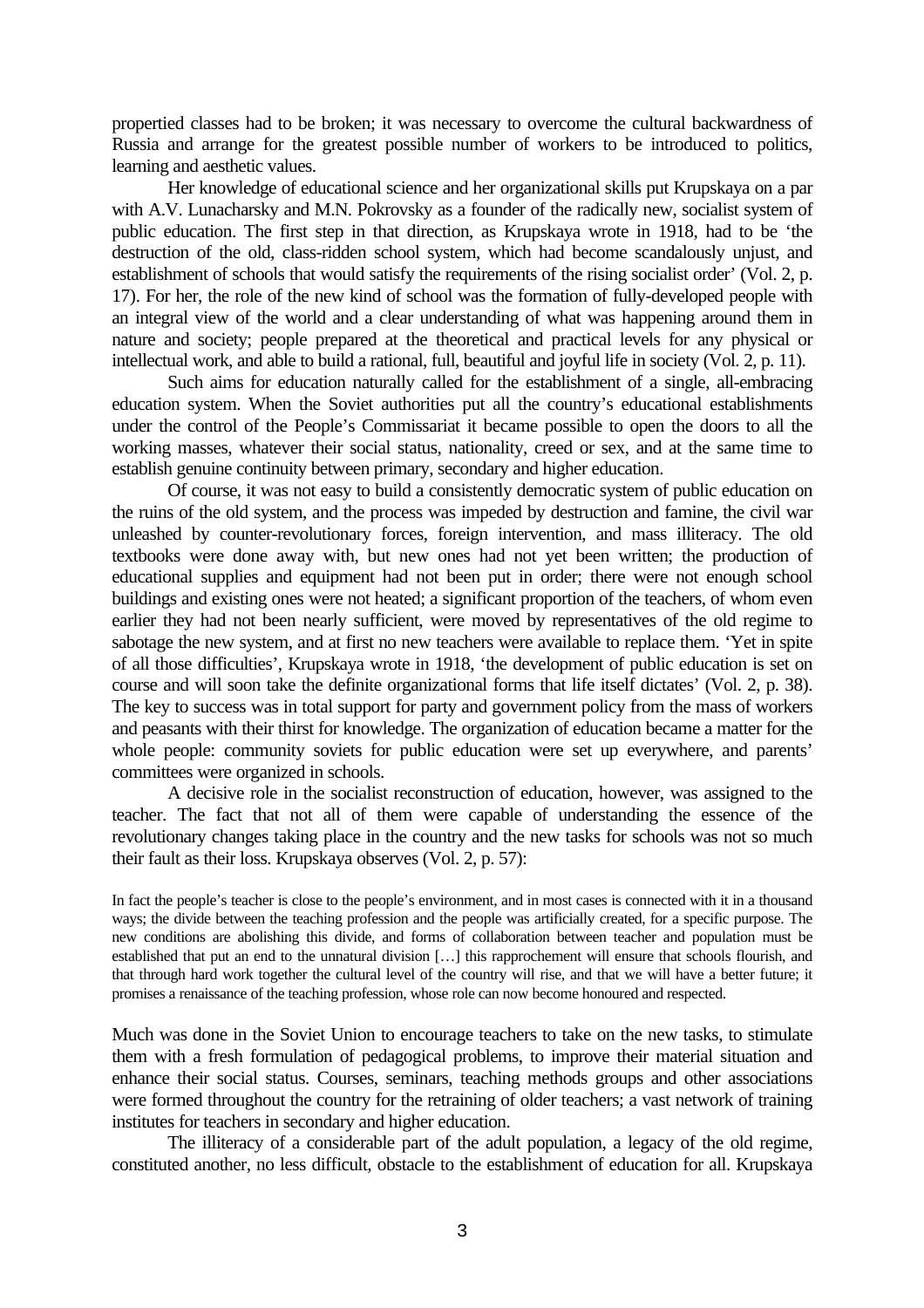saw the eradication of illiteracy as a priority for Soviet education since 'economically and culturally we can develop no further without dispelling the darkness of illiteracy' (Vol. 9, p. 226). In 1919 the government issued a decree on the eradication of illiteracy in the 8 to 50 age group; 1920 saw the creation of the all-Russian Extraordinary Commission for the Eradication of Literacy, whose role was to concert the efforts of all organizations concerned with literacy education; in 1923 a voluntary organization called Down With Illiteracy! was formed. Its slogan, 'Literate, Teach the Illiterate!' brought young students, teachers and large sections of the intelligentsia to participate in the work. The result was that between 1920 and 1940 some 60 million adults were taught to read and write.

In 1925 the Soviet government began to establish general, free, compulsory primary education, which led to a sharp reduction in mass illiteracy. There were no more illiterates in the rising generation. The network of primary schools expanded rapidly. Primary-school enrolment in 1929-30 was double that of 1914-15. In the national republics (in Central Asia, Transcaucasia, etc.) there were three to four times as many primary-school pupils as before the Revolution. Peoples whose language had never had a written form were given an alphabet. Primers and other schoolbooks were written in the languages of the peoples of the Soviet Union. In 1928 books were published in seventy national languages, and by 1934, the number of languages in print was 104.

Nevertheless, Krupskaya saw literacy training as only the beginning of the adult education process. She called for the elimination of semi-literacy, the continuation of learning through selfeducation, and the constant enrichment through life of both general and specialized knowledge. In the many articles she devoted to self-education, Krupskaya set out the content, form and methods or organization of the wide range of assistance on offer to those who were learning independently. She expressed her opinion that such work ought to enlist the services of all state enterprises and institutes, community organizations, educational establishments, the mass media, scientists and those who worked in culture. On Krupskaya's initiative a network of evening and in-service general secondary schools for adults was set up, where the level of instruction took account of the age and experience of students.

## **The scientific foundations of teaching methods and content**

An important axis of N.K. Krupskaya's work after the October Revolution was her contribution to the radical alteration of the content of education, development of new curricula and teaching methods for school, and the writing of new textbooks. 'It is now necessary to give new content to teaching, to link school as closely as possible with life, to bring it closer to the population, and to organize genuine communist education of children' (Vol. 1, p. 596-7).

The knowledge imparted to children at school must prepare them for creative activity, work, and the construction of socialist society. Krupskaya wrote, 'We must not content ourselves with teaching reading, writing and arithmetic; pupils must learn the rudiments of the sciences, without which it becomes impossible to make a conscious, active contribution to life'. She saw natural science as a fundamental discipline that afforded a materialistic understanding of natural phenomena and the ability to use the forces of nature wisely; another basic discipline was social science, which explained class relations and the ways in which society developed. Krupskaya believed that schools for the masses should provide a sufficiently high theoretical level of knowledge; and in 1918 she expressed the principal task of Soviet education as follows: 'we must take from science all that is important, substantial, vital—we must take it and immediately apply it to life, put it into circulation'.

Surrounding herself with the best forces in education, Krupskaya in effect led the development of the new contents of school education that were based on the achievements of science. She carefully studied the curricula developed and reviewed new textbooks, and strove to establish closer thematic links between them. In this connection she wrote, 'The workload should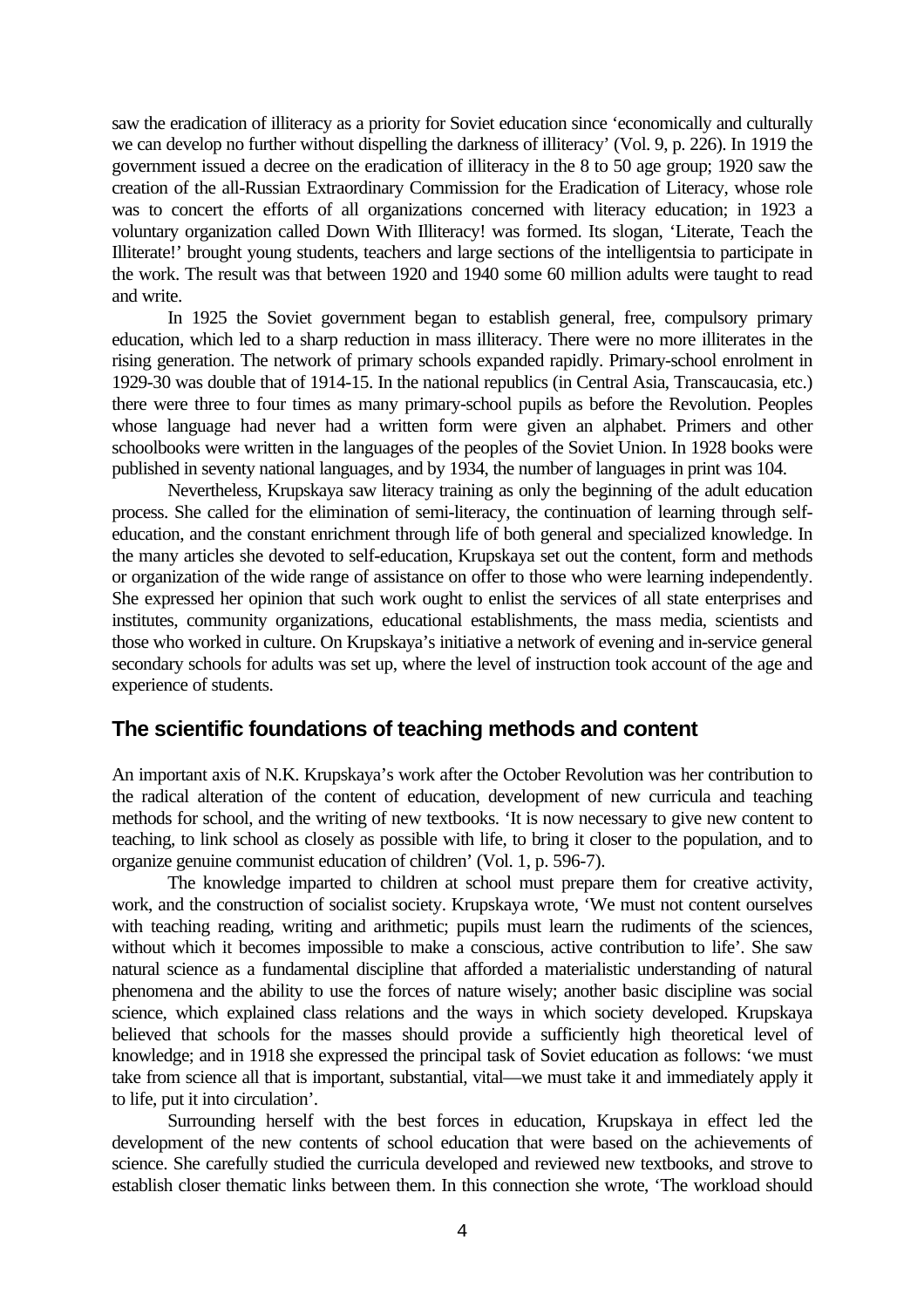not overwhelm pupils and should leave them sufficient time for independent work, rational organization of collective life in school, […] physical work and active involvement in daily life' (Vol. 3, p. 44).

The development of cognitive activity in students is another important subject in Krupskaya's educational legacy. This should be not a formalized system but 'a fortifying understanding of things, of their very essence, which facilitates the comprehension of the development, interrelations and manifestations of phenomena—a dialectical system' (Vol. 3, p. 544). In this way she sought to ensure that the knowledge imparted by general education would help students to form a scientific view of the world.

Krupskaya's work on teaching methods had a considerable effect on the development of methodology and its use in Soviet schools. She considered that the principal objectives of teaching methods were to induce pupils to think independently and act collectively in an organized fashion, aware of the effect of their actions, and to develop a high degree of initiative. The teacher should also show children how to acquire knowledge by themselves, to work with books and newspapers, to express their thoughts in speech and in writing, and to form correct conclusions and generalizations. Since the old schools had not attached due significance to the development of scientific teaching methods, Krupskaya worked hard at developing a completely new approach to teaching methods and at enhancing their place in socialist schooling. She wrote that the teaching method should be organically connected with the essence of the subject being taught and with the history of the subject's development. In an article entitled 'Notes on Methods' she demonstrates the special features of teaching methods deriving from the context of such disciplines as mathematics, nature science and social science.

According to Krupskaya, further criteria for proper determination of teaching methods were: consideration of the child's personality, age and psychology; the organization of independent observations and practical activity; development of the ability to distinguish the particular and specific from the general and generic; teaching students to express and defend their own thoughts; fostering an inquisitive approach to the world outside school hours; inculcation of skills for work, research, etc.

Krupskaya was sure that well-devised methods for the organization of teaching would help obviate formalism and regimentation, passivity and insecurity in children. For this reason she believed that a teacher's mastery of methods was a combination of creativity and craftsmanship, and she made high demands on teacher training. She maintained that Soviet teachers should not only know their subject well, but also have a perfect command of teaching methods and know the ways and means of teaching effectively.

# **Polytechnic education**

It was Krupskaya who elaborated the idea of polytechnic education from the Marxism-Leninist classics, developing its pedagogical basis and putting it into practice in schools. She wrote that the universal implementation of the polytechnic system in education was to 'present students with the basics of modern engineering, which all its diverse branches have in common' (Vol. 10, p. 333). Modern engineering was to be studied in all its aspects, that is, 'in connection with general scientific data on the mastery of the forces of nature', and also 'with the organization of labour and the life of society'.

Study of the bases of production can take on a truly polytechnical character only when the theoretical leaning of the students is closely linked with their practical participation in productive work. 'Such a combination', Krupskaya observed, 'will help the rising generation to comprehend the economy as a whole, without which it is impossible to become a genuine builder of socialism'.

Krupskaya did not consider the polytechnic system to be a separate subject with an independent curriculum, specialized teacher and textbook. The application of the polytechnical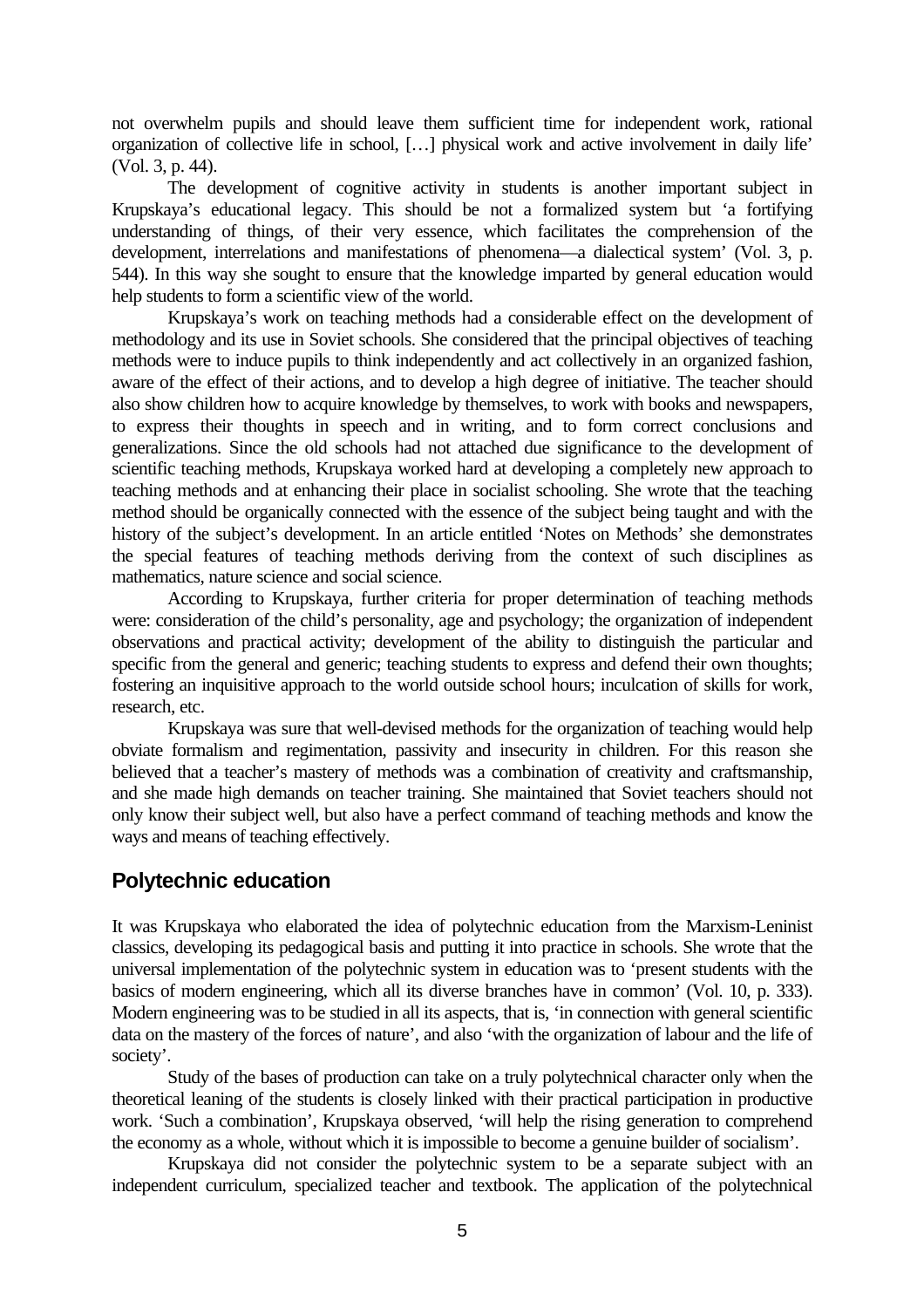principle was not to be confined to the school, the primitive school laboratories of those times, verbal explanations, excursions and meetings with leading workers. It was meant to be a component of general education above all—not vocational training. Krupskaya wrote, 'Polytechnical education should be linked with mathematics, and with natural science, and with social science (Vol. 10, p. 333).

The difference between polytechnical and vocational schools is that the former's centre of gravity is in the comprehension of the processes of labour, in development of an ability to combine theory with practice, to understand the interdependency of certain phenomena, whereas in vocational school the centre of gravity is the acquisition by pupils of working skills. [Vol. 4, p. 197.]

Krupskaya notes, however, that it would be wrong to conclude that the polytechnic system is simply a matter of acquiring an aggregate of knowledge and skill, of number of crafts, or merely the study of modern engineering. The polytechnic is a whole system that studies the bases of production in their various forms, states of development and manifestations.

Making schools polytechnic in this way allows the outlook of the rising generation to be broadened considerably, helps students to assimilate the ways in which the process of production tends to develop, and in this way enables them to become fully developed persons: the pupils do not limit themselves to the acquisition of particular skills for work, but assimilate the technical, technological and organizational bases of production, adapting easily to any innovation and working creatively and with great efficiency. With such an approach school not only helps pupils to develop harmoniously but also 'captivates them with the romance of modern engineering' (Vol. 4, p. 195).

## **Combining instruction with productive work**

While studying the patterns of development of capitalist production Marx and Engels looked into the monstrous exploitation of child and adolescent labour. 'Notwithstanding the horror of capitalist exploitation of child labour and the destruction of the old family institutions, Marx regarded the involvement of children and adolescents (as well as women) in production as a progressive phenomenon which would contribute to the establishment of higher forms of family life and serve to develop the human character' (Vol. I, p. 310). This would of course involve only work that was within the powers of children and adolescents.

In a number of speeches and articles Krupskaya refers to Marx's observation that the combination of instruction with productive and manageable work early in life is a powerful means of restructuring modern society and fostering the harmonious development of students. Krupskaya gives these ideas specific content, shows how they can be implemented, and analyses the first attempts at doing so.

In the early days of the Soviet regime not all schools had the wherewithal to organize productive work. Krupskaya explained that it was not necessary for the work of children to take place within the school. In those days children began their working life alongside adults early, especially in the countryside. That was real work and it had to be taken as the starting point and combined with instruction.

Later, when workshops had been set up in many schools, Krupskaya recommended that the work of schoolchildren should be of a productive nature, and the workshops were linked up with local industry.

Krupskaya considered that implementation of the polytechnic system, which provided a good awareness of the scientific bases of production, and of labour abilities and skills, was not in itself enough to solve all the problems connected with the preparation of active workers. People should love their work; also, they should have a conscious inner will to work, a deep understanding of the significance of their contribution to the common weal and a sense of responsibility for the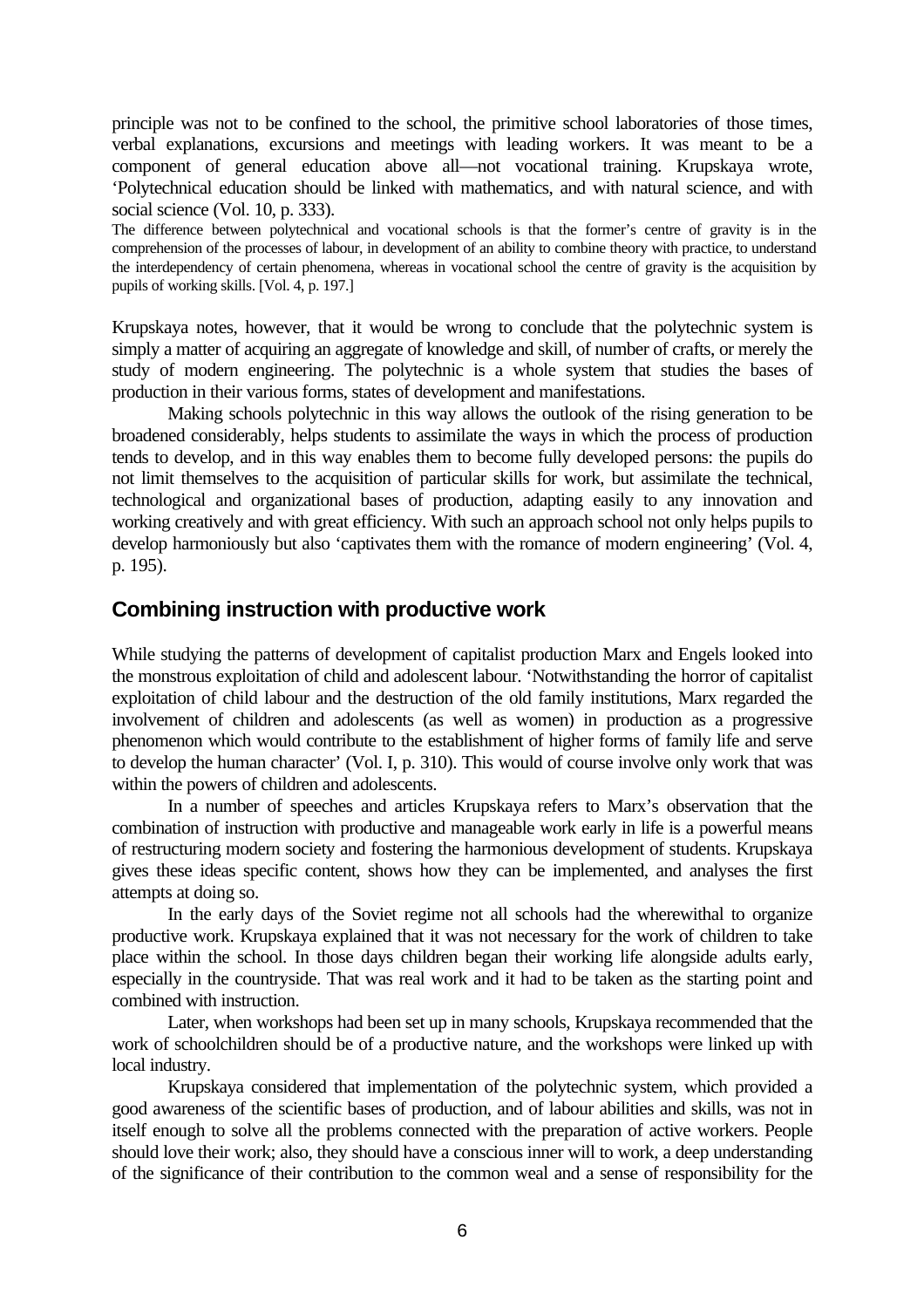work entrusted to them. If these qualities are to develop, then the scientifically organized work of children and adolescents must contain some new, unknown element. Such work is fascinating to children; it gives a creative character to their work and prepares them for the working life ahead. Krupskaya writes, 'The work must be interesting and manageable and, at the same time, it must be creative and not merely mechanical work' (Vol. 4, p. 247). The work must always be able to educate and raise the student to a higher level of development.

Another important aspect of labour education for Krupskaya was the inculcation of a sense of comradely mutual assistance and collective responsibility for the work done. To this end she advised those responsible 'to consider to what extent the work imparted the skills of collective labour: an ability to set the principal aims, to get a measure of the work, plan it, and divide it in such a way as to ensure that each was allotted the most appropriate task within his or her powers; the ability to come to the assistance of comrades in their work, a capacity for evaluation of the work of each person in the productive process and of the results and effectiveness of the work' (Vol. 10, p. 507).

Krupskaya saw such organization of collective work as one of the most important means of effecting the communist education of the rising generation.

Properly established polytechnic, and labour education and upbringing in conjunction with the whole range of educational and extracurricular activities contribute to the accomplishment of a further important task in society. They are the basis on which students, while still in the process of general education, freely decide their future place in society, making a fully conscious choice of vocation in accordance with their abilities.

## **A comprehensive approach to educational problems**

Krupskaya believed the principal purpose of school education to be that of imparting to children and adolescents a scientific view of the world, communist morality and commitment to civic activity. That aim enabled her to ask and answer educational questions in a comprehensive way, not confined to interactions within teaching, but ranging much wider, with more substance and foundation. She saw great education potential in the links between school and life, in students' participation in socially useful work, children's self-management, and a wide range of extracurricular activity. Sharing her thoughts with Maxim Gorky, Krupskaya said:

The construction of socialism does not mean only the building of huge factories and grain mills: such things are necessary, but not in themselves sufficient for the construction of socialism. People must grow in mind and heart [Vol. II, p. 451].

Krupskaya considered children's self-organization and self-management to be important means of character formation. In a country where the working masses had taken power into their own hands, school 'self-management should endow students with the ability to pool resources and work together to solve the problems that arise in life' (Vol. 3, p. 203-4).

She said that self-management in schools should aim to develop the activity of each child in study, work and socially useful tasks, in order to involve all pupils and offer them equal rights and opportunities, as well as equal obligations.

In the early years of the Soviet regime many teachers who had not yet achieved a sufficient grasp of the radical difference between the new type of school and the old, imagined that children's self-management was a matter for the pupils alone. For this reason they keep their distance, leaving the children to their own devices and trusting in the pupils' natural talent for self-management. They did not understand that 'one of the most important functions of self-management in schools must be the imparting to children of organizational skills' (Vol. 3, p. 56) which they do not yet have. Krupskaya saw the teacher's basic task as that of helping children to organize themselves,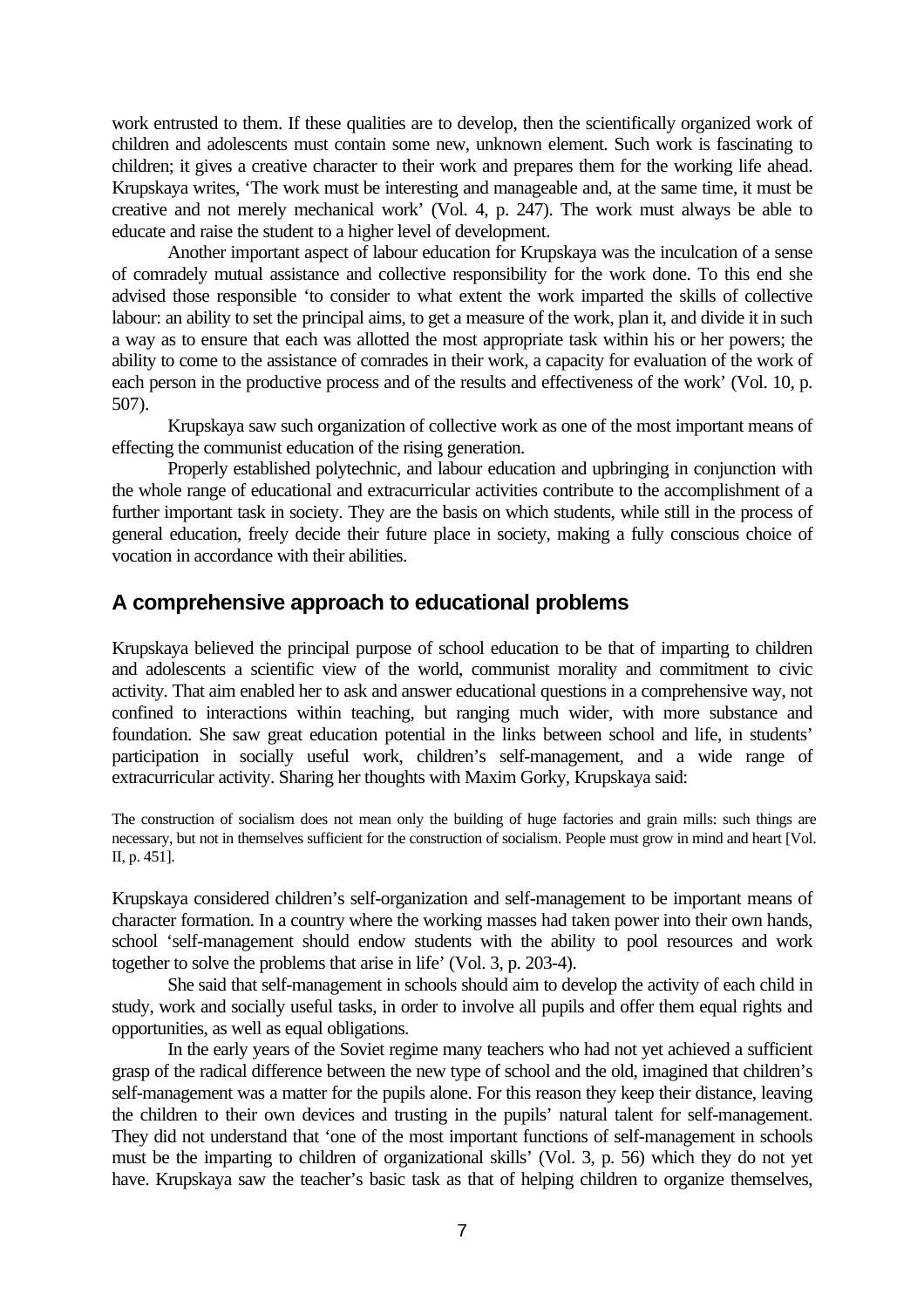suggesting to them in a comradely way how best to go about a given task, recommending how to ask the right questions and how to answer them, without under any circumstances doing all these things for them. The children themselves should discuss the questions collectively, take decisions and act upon them. In this way they develop a sense of responsibility for the work assigned to them, learn how to organize, and become more self-disciplined and capable of self-appraisal.

Krupskaya carefully studied and summarized all new information arising from extracurricular activity and worked out the pedagogical bases of the content, form and methods of organization of children's free time. She considered organization of children's technical creativity, and the study of nature, history, art and literature to be the main areas of extra-curricular activity. Krupskaya was directly involved in the setting up of young naturalists' and technicians' stations, centres for excursions and tours, Pioneers' and schoolchildren's palaces and homes, children's clubs, libraries and theatres, school museums, sports centres, playing fields, etc. Study groups and various types of creative association became the main channels through which children organized their own creative activities in such institutions, and they produced many distinguished scientists, civil engineers, natural scientists, managers of major enterprises, and exponents of culture. For Krupskaya, extra-curricular activity represented a most important means of broadening the polytechnic horizons of children and helping them to make a free and conscious choice of their future vocation. The name of N.K. Krupskaya is associated with the founding of the Pioneer and Komsomol organizations, and with their activities over many years. She saw the principal task of the Komsomol and the Pioneers as that of bringing up children in the spirit of communism, with a conscientious attitude to study and work.

Under socialism, the role of the family and the community in the upbringing of children is considerably enhanced. In contrast to earlier times, as Krupskaya remarked, under socialism the parents' role is ever more closely bound up with the community's educational activities. It was her view that the policy of encouraging parents to take an active part in the running of pre-school establishments, schools and extramural institutions, the propagation of educational information among parents, conversations and consultations with teachers and tutors on a one-to-one basis, and home visits, all would give a purposefulness to education and mutual interest to those involved in it. She emphasized that schools and families would always have to secure the participation of industrial collectives, organizations, institutions and societies. Krupskaya insisted constantly that society become more education-conscious: the educational knowledge of parents and of the population at large had to be increased.

# **Conclusion**

Krupskaya's ideas on polytechnic and labour education, on the harmonious development of the personality and self-management in schools, on close links between school and daily life, the family and the community, on the people's teacher, together with her critical survey of the classics of educational science at home and abroad, are a treasure in the heritage of Soviet educational science.

Workers in the Soviet Union hold her name in high esteem as a daughter of the Soviet people who dedicated her life to the struggle for the victory of socialism and the flourishing of Soviet culture. Many schools, scientific and cultural institutions and streets bear her name; N.K. Krupskaya academic prizes and a Nadezhda K. Krupskaya medal have been established; a monument in the centre of Moscow is dedicated to her.

The greatest Krupskaya memorial, however, is the application of her ideas, and their further development in the 'Basic Guidelines for Reform in the General-Education and Vocational Schools' and in higher education being carried out in the Soviet Union today.